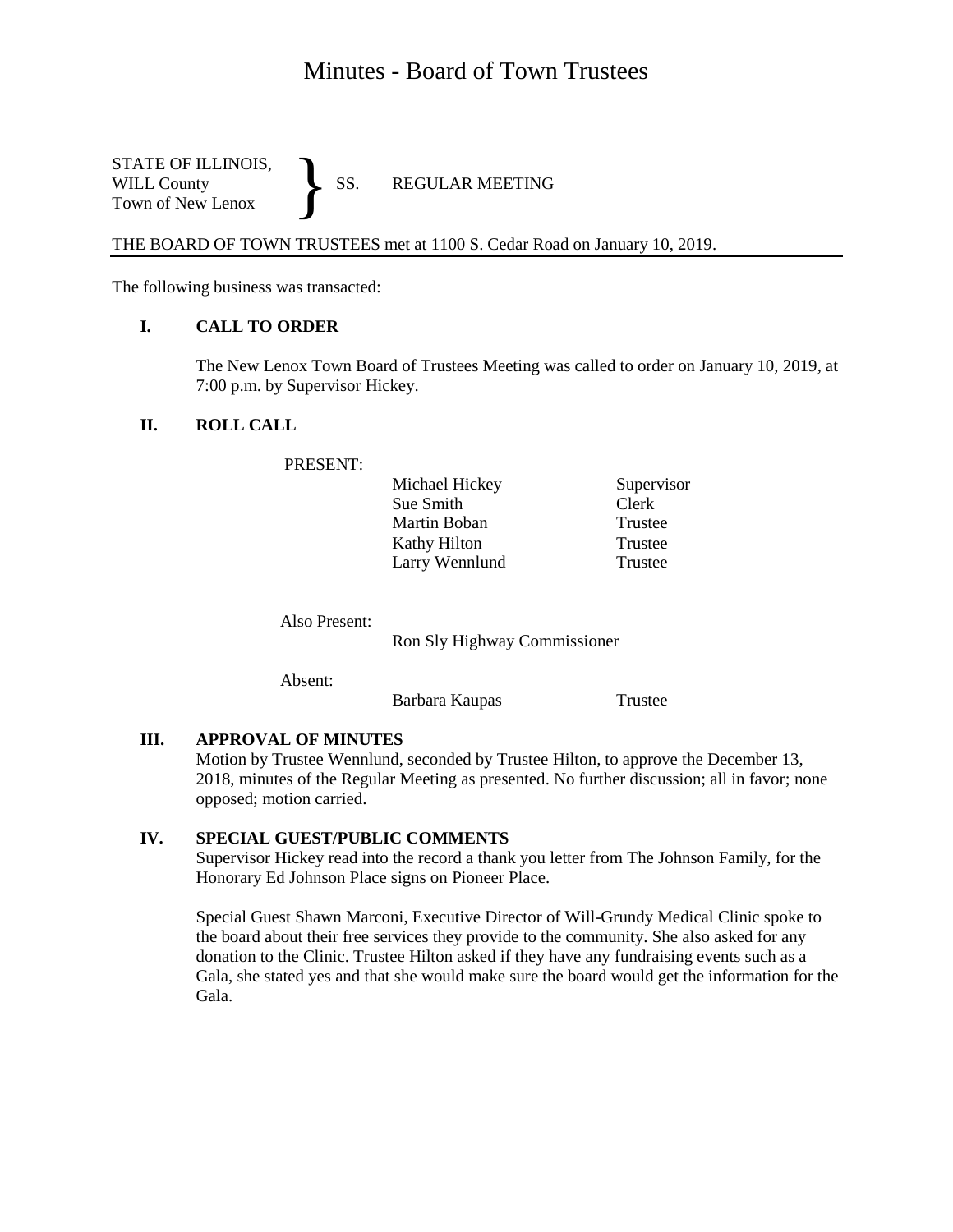### **V. BOARD ISSUES-ACTION ITEMS**

#### **A. Outdoor Warning System** wireless controller upgrades

Supervisor Hickey presented the board with two proposals for the upgrades for the Outdoor Warning System, he suggested that we do one a year for the next four years. Which would help keep our budget balanced.

Motion by Trustee Wennlund, seconded by Trustee Boban to accept the proposal from Braniff Communications, Inc. in the amount of \$2,334.00 for the upgrade of one of four Outdoor Warning System. Discussion ensued; on a roll call vote; Trustee Boban aye, Trustee Wennlund aye, Trustee Hilton aye, Supervisor Hickey aye; *4 ayes 0 nays; motion carried*.

#### **B. Senior Housing Leasing Changes**

Supervisor Hickey, presented the board with the lease for the Senior Housing Tenants; he wanted to discuss this but not to take action; until our Attorney can look it over. First item in the lease he would like to see changed is Non-Sufficient Funds returned checks should be bumped up to cover the current fee's for returned checks. The main concern is the deposits situation, original tenants deposits for a one bedroom was \$550.00 the two bedrooms was \$650.00; his suggestion is to make deposits equal with the current rent. Also discussed was making the Units all non-smoking. Discussion ensued; No Action taken this item will be brought back.

#### **C. Office Bathroom Hand Dryers**

Motion made by Trustee Wennlund, seconded by Trustee Boban to accept the proposal from Timm Electric, Inc. to install two Nova1 #0830 120v electric hand dryers in the restrooms in the amount of \$1745.00. Discussion ensued; On a roll call vote; Trustee Boban aye, Trustee Wennlund aye, Trustee Hilton aye, Supervisor Hickey aye;

*4 ayes 0 nays; motion carried*.

#### **D. Assessor Lighting Improvements**

Motion made by trustee Boban, seconded by Trustee Wennlund to accept the proposal by Timm Electric, Inc. in the amount of \$640.00 to provide 1 new 120v ceiling mounted occupancy sensor, relocate the existing ceiling sensor and install an override switch for the sensors in the Assessor's office. Discussion ensued; on a roll call vote; Trustee Boban aye, Trustee Wennlund aye, Trustee Hilton aye, Supervisor Hickey aye;

*4 ayes 0 nays; motion carried*.

## **VI. REPORTS FROM TOWNSHIP OFFICIALS**

#### **A. Supervisor**

Bathrooms have all the handicap bars installed, Supervisor Hickey will call for a final inspection after the hand dryers are installed.

Supervisor Hickey shared with the board that at Marshall Cemetery the fence was struck, and several posts were damaged. He spoke with the police and made a report, he talked to TOIRMA he got two estimates; one from Sable Iron Works who installed the fencing a few years ago their bid was \$1,198.00 the second bid was for \$5,447.00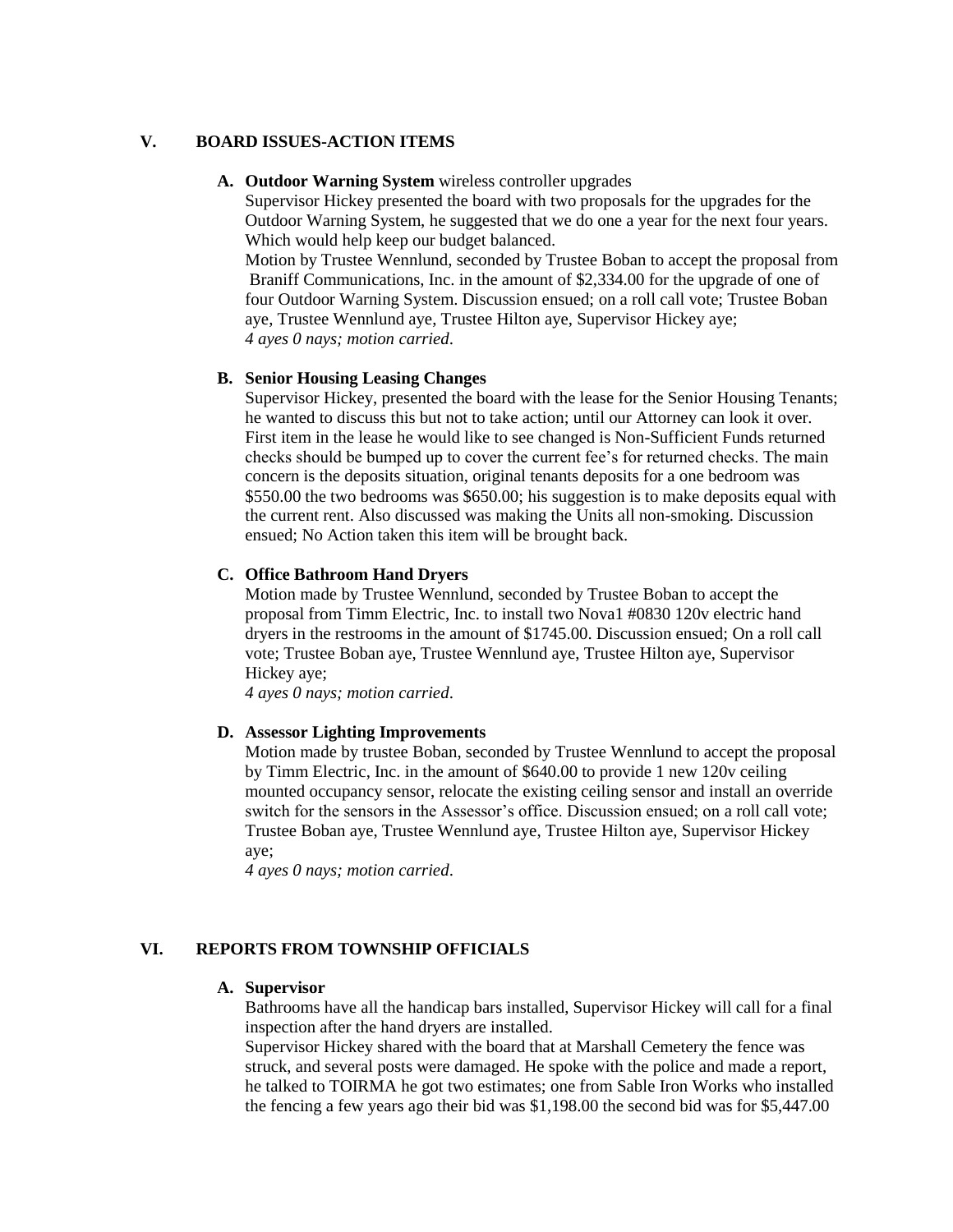TOIRMA told him to go ahead with Sable's for repairs. He also asked Sable to repair the broken latch for \$335.00 which will be itemized as a repair item Supervisor Hickey also reported at Maplewood the Gate will not close because someone pushed the gate and the drop bar needs repaired the cost is \$138.00 he will also be having this fixed as a repair item.

## **B. Trustees**

1. Trustee Boban reported that the Used Electronics Collection held on the 2<sup>nd</sup> and 3<sup>rd</sup> Wednesday of the Month is going well, user number was down for December, he expects an increase in January after the Holidays.

The Clothing and Shoe drop off is going well he will follow up to see how many times they have emptied it.

Trustee Boban has been contacting many people in preparation of the May  $4<sup>th</sup>$ recycling day.

Safe work practices he continues to add information to it, he also asked the other Trustees if they have any input for their departments to let him know.

Trustee Boban shared that the Com Ed bills for the Lighting upgrade are on point for the breakeven point anticipated.

- 2. Trustee Wennlund asked that everyone start writing their articles for the Newsletter, he would like to have them submitted by the next meeting so that he will be able to get the newsletter out on time.
- 3. Trustee Hilton thanked Commissioner Sly for the Road dedication signage for the Johnson family she was in attendance and said it was very nice and well deserved She also stated that rides were down in December she contributed that to the fact that Christmas was in the middle of the Month.

## **C. CLERK**

Clerk Smith reported that she talked with Steve Colaizzi from Secretary of States Records Division; the paperwork submitted has been approved; she has a meeting scheduled with Mr. Colaizzi on January  $23<sup>rd</sup>$  at 10:00 a.m. She shared that with the help of staff they will be moving forward with his much-needed program.

#### **D. HIGHWAY COMMISSIONER**

Commissioner Sly reported they are waiting and prepared for snowfall.

# **VII. REPORT FROM ATTORNEY**

absent

## **VIII. APPROVAL OF BILLS**

Motion made by Trustee Wennlund, seconded by Trustee Boban, to accept all bills and late bills as presented and approve for payment \$10,039.49 from the Township General Fund, \$1,013.25 from the Maplewood Cemetery Fund, \$4,276.50 from the Senior Housing Fund, \$175,850.30 from the Road District Road & Bridges Fund.

On a roll-call vote Trustee Boban *aye*, Trustee Wennlund *aye*, Trustee Hilton *aye* and Supervisor Hickey *aye*;

 *4 ayes 0 nays; motion carried*.